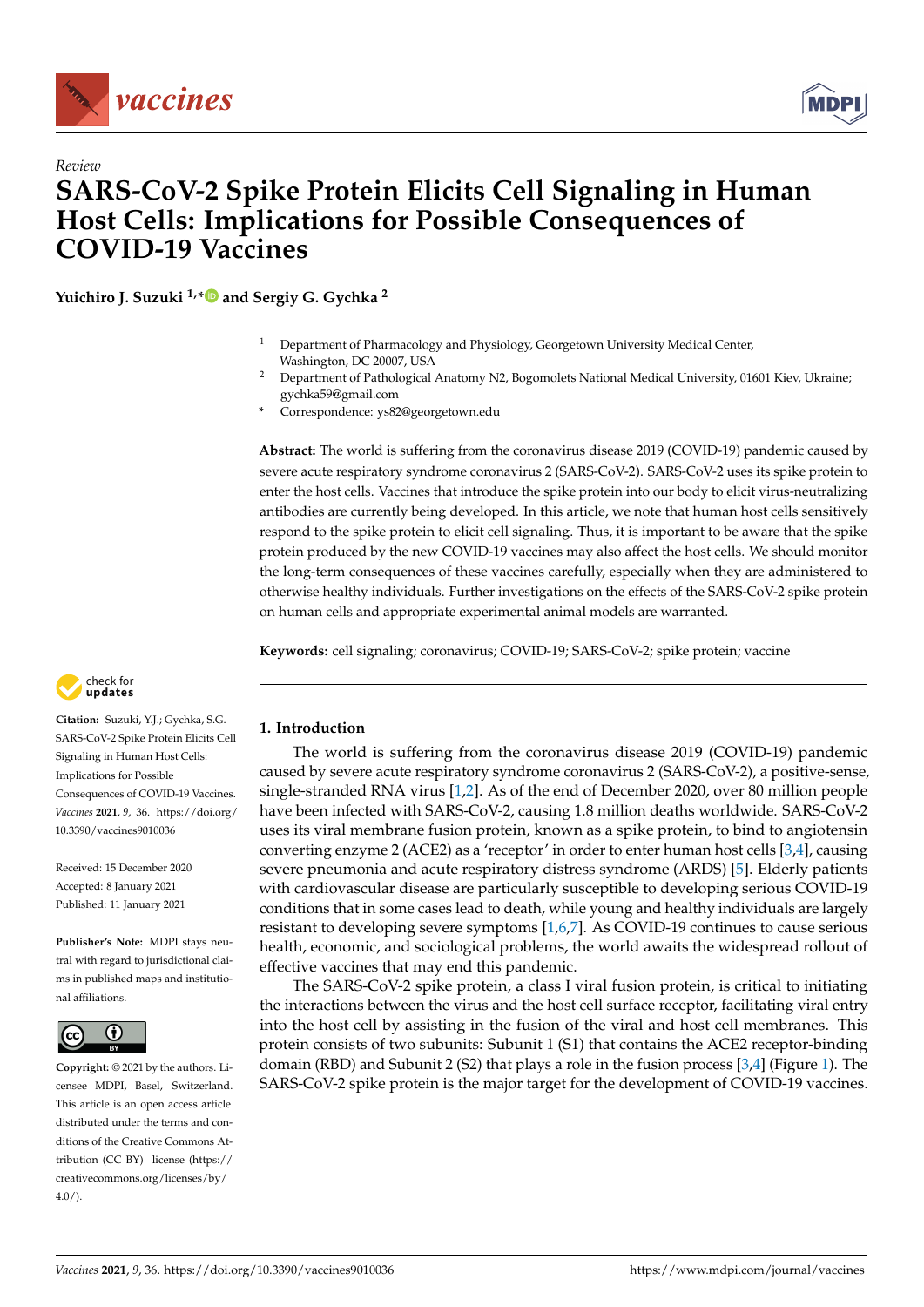<span id="page-1-0"></span>**Figure 1.** Structure of SARS-CoV-2 spike protein. The spike protein consists of Subunit 1 (S1) and  $\overline{SP}$ Subunit 2 (S2). The S1 subunit contains the receptor-binding domain (RBD) that binds to ACE2 of Subunit 2 (S2). The S1 subunit contains the receptor-binding domain (RBD) that binds to ACE2 of the host cell membrane. The S2 subunit is responsible for fusion. In our previous study described the host cell membrane. The S2 subunit is responsible for fusion. In our previous study described in Sections 3 [an](#page-1-1)d 5, we used full-length S1 (Val16-Gln690) depicted with blue and red regions and in Sections 3 and [5,](#page-3-0) we used full-length S1 (Val16-Gln690) depicted with blue and red regions and the RBD only-containing protein (Arg319-Phe541) shown in red of the SARS-CoV-2 spike protein the RBD only-containing protein (Arg319-Phe541) shown in red of the SARS-CoV-2 spike protein (GenBank Accession Number: QHD43416.1). (GenBank Accession Number: QHD43416.1).

# **2. Development of Spike Protein-Based COVID-19 Vaccines 2. Development of Spike Protein-Based COVID-19 Vaccines**

The remarkably rapid development of vaccines and therapeutics for COVID-19 in The remarkably rapid development of vaccines and therapeutics for COVID-19 in 2020 has been due to effective collaborations between governments and the private sector. On 9 November 2020, Pfizer and BioNTech announced that their mRNA-based vaccine candidate, BNT162b2, is more than 90% effective against COVID-19 [\[8\]](#page-5-7). This was welcome news in that it revealed that effective vaccines may soon become available. BNT162b2 encodes the SARS-<br>Contract the state of the SARS- $\text{Cov-2}$  spike protein to elicit virus-neutralizing antibodies [\[9](#page-5-8)[,10\]](#page-5-9). More specifically, it encodes  $\text{Cov-2}$ the full-length spike protein of SARS-CoV-2 with two amino acids mutated to proline in the  $\frac{1}{100}$ Exercise mutation and the prefusion conformation, while its sister vacente BNT102D1 (also from Pfizer/BioNTech) encodes only the RBD of the SARS-CoV-2 spike protein, trimerized by the addition of a T4 fibritin foldon domain  $[9-11]$  $[9-11]$ . Clinical trials have demonstrated that  $\frac{1}{2}$  spike domain of a T4 fibritin foldon domain  $\frac{1}{2}$   $\frac{1}{11}$ . Chinear that that the demonstrated that neither BNT162b1 [\[11\]](#page-5-10) nor BNT162b12 [\[9](#page-5-8)[,10\]](#page-5-9) exhibit serious short-term adverse effects. On 10 December 2020, the results of a large clinical trial for BNT162b were published, showing  $\mu$  between the straight serious short-term and  $\frac{1000}{2000}$  exhibit ship the results of an  $\mu$  and  $\sigma$  and  $\sigma$  and  $\sigma$  and  $\sigma$  and  $\sigma$  and  $\sigma$  and  $\sigma$  and  $\sigma$  and  $\sigma$  and  $\sigma$  and  $\sigma$  and  $\sigma$  and  $\sigma$  and that this vaccine conferred 95% protection in persons 16 years of age or older [\[12\]](#page-5-11). Long-term<br>conceaning of these vaccines are however, unknown S2 subunit to maintain the prefusion conformation, while its sister vaccine BNT162b1 (also consequences of these vaccines are, however, unknown.

Another promising vaccine, mRNA-1273 by Moderna, is also an RNA vaccine that encodes the full-length SARS-CoV-2 spike protein [\[13\]](#page-5-12). Viral vector-based vaccines such as AZD1222 by AstraZeneca, which uses a non-replicating chimpanzee adenovirus vector [\[14\]](#page-5-13), Ad26.COV2.S by Johnson & Johnson, a non-replicating adenovirus 26-based system [\[15\]](#page-6-0), and Gam-COVID-Vac (Sputnik V) by Gamaleya Research Institute of Epidemiology and Microbiology [\[16\]](#page-6-1), all express the SARS-CoV-2 spike protein. NVX-CoV2373 (Novavax), a recombinant protein-based vaccine [\[17\]](#page-6-2), is also the full-length SARS-CoV-2 spike protein. These vaccines as well as many others under development [\[18–](#page-6-3)[20\]](#page-6-4) introduce the SARS-CoV-2 spike protein into our body, so that the production of antibodies and immunity against SARS-CoV-2 are stimulated.

velopment [18–20] introduce the SARS-CoV-2 spike protein into our body, so that the

#### <span id="page-1-1"></span>3. SARS-CoV-2 Spike Protein Elicits Cell Signaling in Human Cells

muscle cells (SMCs) or human pulmonary artery endothelial cells with the recombinant SARS-CoV-2 spike protein S1 subunit is sufficient to promote cell signaling without the rest of the viral components [\[21\]](#page-6-5). Furthermore, our analysis of the postmortem lung tissues of patients who died of COVID-19 has determined that these patients exhibited pulmonary vascular wall thickening, a hallmark of pulmonary arterial hypertension (PAH) [\[21\]](#page-6-5). Based on these results, we proposed that the SARS-CoV-2 spike protein (without the rest of the viral components) triggers cell signaling events that may promote pulmonary vascular remodeling and PAH as well as possibly other cardiovascular complications [\[21,](#page-6-5)[22\]](#page-6-6). It was found that the treatment of cultured primary human pulmonary artery smooth

In our cell culture experiments, two recombinant SARS-CoV-2 spike proteins, both of which contain the RBD, were studied [\[21\]](#page-6-5). The full-length S1 subunit protein contains most of the S1 subunit (Val16–Gln690), while the RBD S1 subunit protein only contains the RBD region (Arg319–Phe541), as shown in Figure 1. Cultured primary human pulmonary artery SMCs and human pulmonary artery endothelial cells were treated with these proteins for 10 min. We found, using the phospho-specific MEK antibody, that the recombinant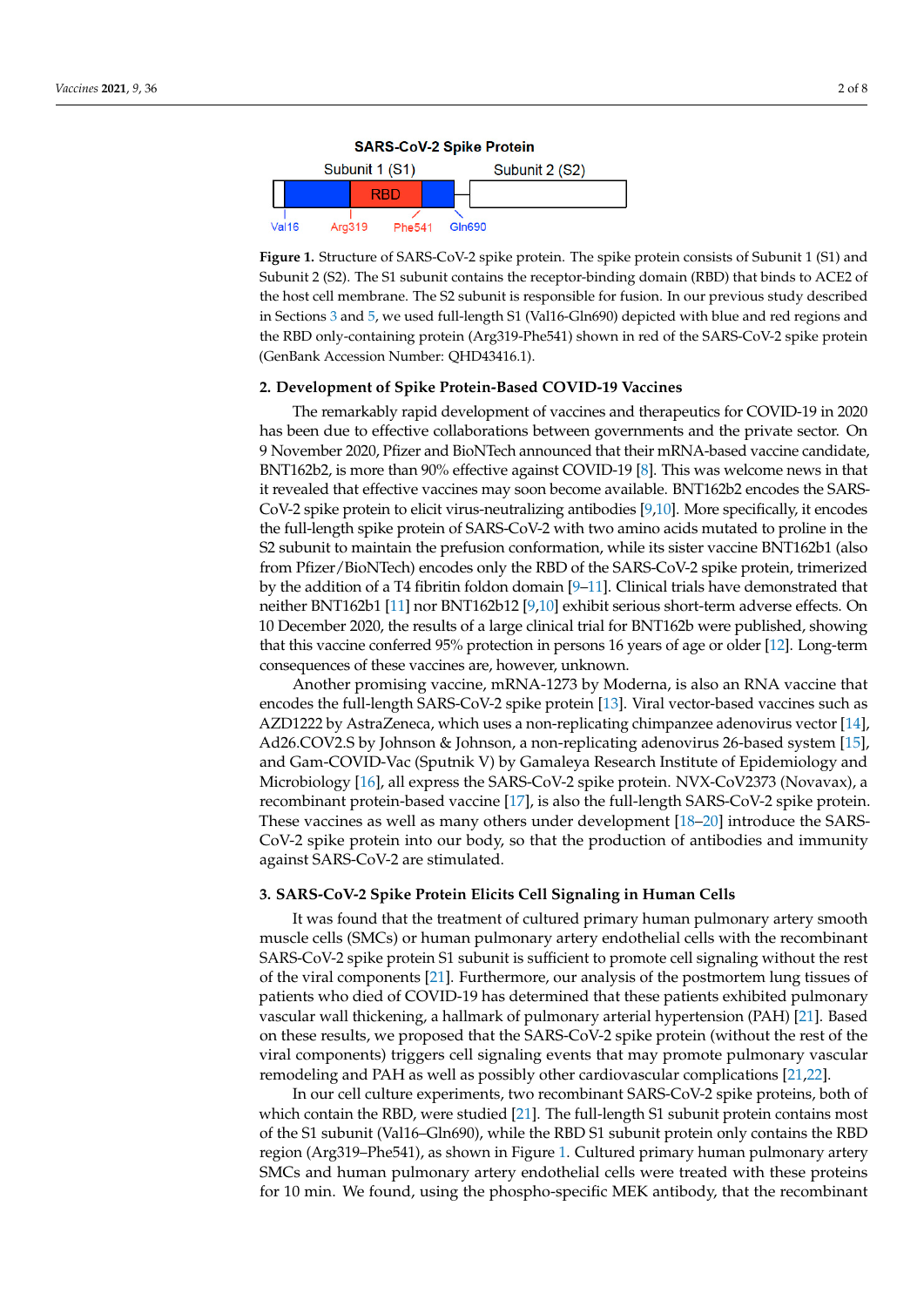full-length S1 subunit of SARS-CoV-2 alone at a concentration as low as 130 pM activated MEK, the activator of extracellular signal-regulated kinase (ERK) and a well-known signal transduction mechanism for cell growth [\[23\]](#page-6-7). By contrast, such activation of cell signaling by the spike protein did not occur in rat pulmonary artery SMCs [\[21\]](#page-6-5).

While ACE2 is now well known as a 'receptor' to which the SARS-CoV-2 spike protein binds on human host cells in order to facilitate the membrane fusion and gain viral entry, the usual physiological function of ACE2 is not to serve as a membrane receptor to transduce intracellular signals. ACE2 is a type I integral membrane protein that functions as a carboxypeptidase, cleaving angiotensin II to angiotensin (1-7) and regulating blood pressure [24,25] (Figure 2). However, ten years ago, Chen et al. [26] reported the intri[gui](#page-6-8)ng findings showing that ACE2 acts as a membrane receptor for cell signal transduction in response to the spike protein of SARS-CoV (now also known as SARS-CoV-1, the virus that caused the SARS outbreak in 2002–2004) in the human lung alveolar epithelial cell line, A549. The spike protein of SARS-CoV-1 is 76–78% identical to that of SARS-CoV-2 [27]. In their study, it was shown that the binding of the full-length spike protein to ACE2 triggered the casein kinase II-dependent activation of activator protein-1 (AP-1) transcription factor and subsequent gene transcriptional events  $[26]$ . Their finding on SARS-CoV-1  $[26]$  and ours on SARS-CoV-2 [\[21\]](#page-6-5) indicate that the spike protein remarkably functionally converts ACE2 (that is normally a peptidase enzyme) into a membrane receptor for cell signaling that uses the spike protein as a ligand for its activation (Figure [2\)](#page-2-0).

<span id="page-2-0"></span>

Figure 2. Biological functions of ACE2. In physiological situations, ACE2 functions as a carboxypeptidase enzyme that catalyzes the hydrolysis of angiotensin II (Ang II) into Ang(1-7) by cleaving off a phenylalanine (Phe). In the presence of the spike protein, this enzyme becomes a membrane receptor for cell signaling that uses the spike protein as a ligand for its activation.

Kuba et al. [\[28\]](#page-6-12) showed that the injection of mice with recombinant SARS-CoV-1 spike protein reduced the ACE2 expression and worsened the acid-induced lung injury. In mice with an acid-induced lung injury, the recombinant SARS-CoV-1 spike protein dramatically increased angiotensin II, and the angiotensin receptor inhibitor losartan attenuated the spike protein-induced enhancement of lung injury [\[28\]](#page-6-12). Thus, these in vivo studies demonstrated that the spike protein of SARS-CoV-1 (without the rest of the virus) reduces the ACE2 expression, increases the level of angiotensin II, and exacerbates the lung injury.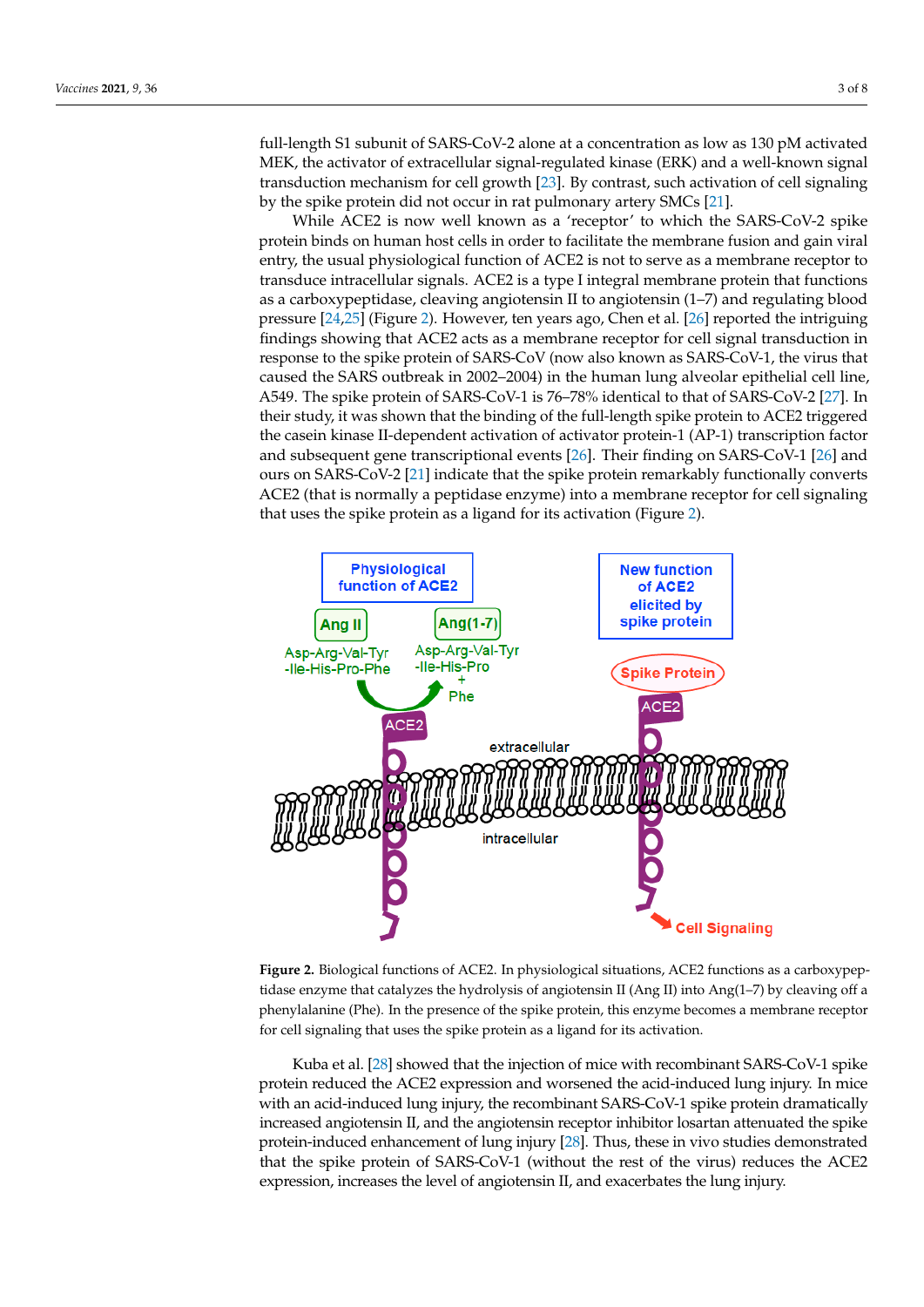The SARS-CoV-2 spike protein without the rest of the viral components has also been shown to activate cell signaling by Patra et al. [\[29\]](#page-6-13). The authors reported that the full-length SARS-CoV-2 spike protein expressed by the means of transient transfection, either in the human lung alveolar epithelial cell line A549 or in the human liver epithelial cell line Huh7.5, activated NF-κB and AP-1 transcription factors as well as p38 and ERK mitogen-activated protein kinases, releasing interleukin-6. This cell signaling cascade was found to be triggered by the SARS-CoV-2 spike protein downregulating the ACE2 protein expression, subsequently activating the angiotensin II type 1 receptor [\[29\]](#page-6-13). These experiments using transient transfection may reflect the intracellular effects of the spike protein that could be triggered by the RNA- and viral vector-based vaccines.

These results collectively reinforce the idea that human cells are sensitively affected by the extracellular and/or intracellular spike proteins though the activation of cell signal transduction.

#### **4. Pulmonary Hypertension**

PAH is a serious disease without a cure that can affect males and females of any age including children. The increased pulmonary vascular resistance in PAH results in right heart failure and subsequently death. Patients diagnosed with PAH only live for 2–3 years from the time of diagnosis on average if untreated  $[30,31]$  $[30,31]$ . Even with currently available therapies, only 60–70% of PAH patients survive for three years [\[32–](#page-6-16)[35\]](#page-6-17). PAH is hard to detect because its symptoms (e.g., shortness of breath, fatigue, and dizziness) are similar to those of other common non-life threatening conditions, and the official diagnosis for PAH must be made through invasive right heart catheterization [\[36\]](#page-6-18). Endothelial dysfunction is a common feature of patients with PAH and COVID-19 [\[37,](#page-6-19)[38\]](#page-6-20).

PAH "outbreaks" have occurred in association with exposure to certain drugs or toxins [\[39\]](#page-6-21). A major outbreak of PAH occurred in 1965 and was associated with aminorex, a weight-loss stimulating drug [\[39](#page-6-21)[,40\]](#page-6-22). Approximately 0.2% of people who took this drug developed PAH [\[40\]](#page-6-22). An epidemic was observed two years after the introduction of aminorex, and half of the patients died 10 years after the epidemic [\[39\]](#page-6-21).

We studied pulmonary vessels of COVID-19 patients and those of H1N1 influenzainfected patients who died of ARDS [\[21\]](#page-6-5). The pulmonary arteries of postmortem COVID-19 patient lungs consistently exhibited histological characteristics of vascular wall thickening, mainly due to the hypertrophy of the tunica media. Detailed pathological analysis revealed that the boundaries between the vessels and the surrounding lung parenchyma have lost clarity, the SMCs of the middle lining of the arteries have enlarged, the nuclei of SMCs have swollen, and vacuoles have been generated in the cytoplasm of SMCs [\[21\]](#page-6-5). A morphometric analysis determined that the median pulmonary vascular wall thickness values were 15.4  $\mu$ m for the COVID-19 patients and 6.7  $\mu$ m for the influenza patients, and these values were significantly different from each other [\[21\]](#page-6-5). Pulmonary vascular wall thickening in COVID-19 patients was also observed on the computed tomography scan of the chest [\[41,](#page-7-0)[42\]](#page-7-1). Thus, these results together indicated that COVID-19 is associated with pulmonary vascular wall thickening. Investigations on whether this pulmonary vascular wall thickening is related to clinically significant PAH and the role of the spike protein in the pathogenesis of PAH are warranted.

## <span id="page-3-0"></span>**5. RBD Only-Containing SARS-CoV-2 Spike Protein Does Not Elicit Cell Signaling in Human Cells**

In contrast to the full-length spike protein [\[26](#page-6-10)[,29\]](#page-6-13) or the full-length SARS-CoV-2 spike protein S1 subunit [\[21\]](#page-6-5), we found that the RBD only-containing protein (Figure [1\)](#page-1-0) did not promote cell signaling. Our Western blotting results monitoring the MEK activation showed that the mean  $\pm$  SEM phosphorylated MEK to MEK protein ratio values were 0.05  $\pm$  0.003 (untreated),  $1.9 \pm 0.07$  (treated with the full-length S1 protein), and  $0.05 \pm 0.003$  (treated with the RBD only-containing protein) for human pulmonary artery SMCs; and  $0.09 \pm 0.006$ (untreated),  $0.90 \pm 0.06$  (treated with the full-length S1 protein), and  $0.10 \pm 0.003$  (treated with the RBD only-containing protein) for human pulmonary artery endothelial cells [\[21\]](#page-6-5).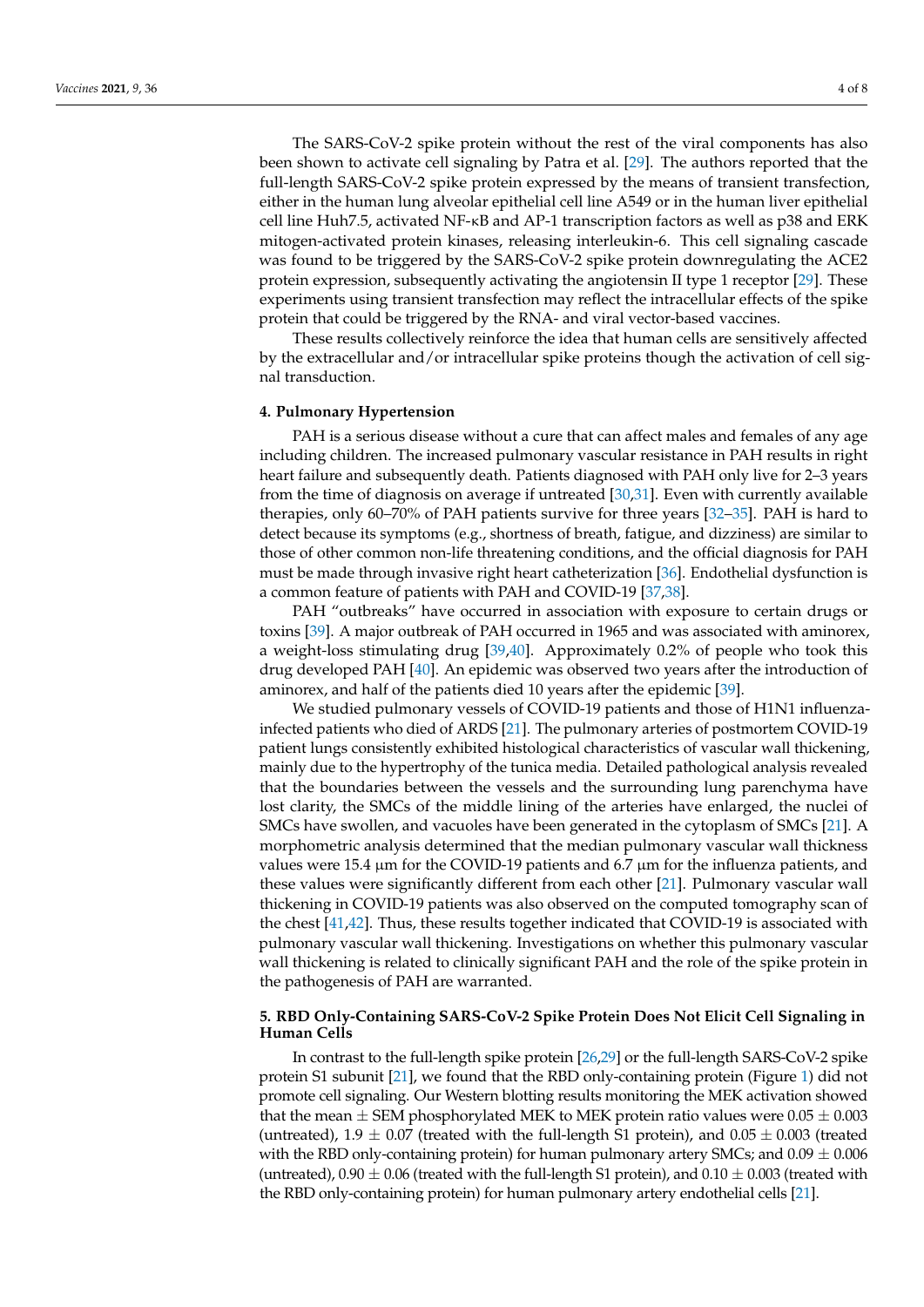The different effects of the full-length S1 and RBD only-containing proteins may be important considering that BNT162b2 and many other COVID-19 vaccines express the fulllength spike protein, while the BNT162b1 vaccine encodes only the RBD region [\[9–](#page-5-8)[20\]](#page-6-4). There are some other RBD-based COVID-19 vaccines being developed as well [\[43\]](#page-7-2). It is possible that the RBD-based vaccines are less immunogenic, but may not affect the host cells. Thus, they may be less risky considering potential long-term adverse effects. However, in the in vivo study of the SARS-CoV-1 spike protein described above [\[28\]](#page-6-12), a deletion mutant that only contained the RBD also worsened the acid-induced lung failure, like the full-length spike protein. Thus, further work is needed to understand effects of the full-length spike protein and the RBD-only containing protein in various biological processes.

#### **6. Discussion**

It is generally thought that the sole function of viral membrane fusion proteins is to allow the viruses to bind to the host cells for the purpose of viral entry into the cells, so that the genetic materials can be released and the viral replication and amplification can take place. However, recent observations suggest that the SARS-CoV-2 spike protein can by itself trigger cell signaling that can lead to various biological processes. It is reasonable to assume that such events, in some cases, result in the pathogenesis of certain diseases.

Our laboratory only tested the effects of the SARS-CoV-2 spike protein in lung vascular cells and those implicated in the development of PAH. However, this protein may also affect the cells of systemic and coronary vasculatures, eliciting other cardiovascular diseases such as coronary artery disease, systemic hypertension, and stroke. In addition to cardiovascular cells, other cells that express ACE2 have the potential to be affected by the SARS-CoV-2 spike protein, which may cause adverse pathological events. Thus, it is important to consider the possibility that the SARS-CoV-2 spike protein produced by the new COVID-19 vaccines triggers cell signaling events that promote PAH, other cardiovascular complications, and/or complications in other tissues/organs in certain individuals (Figure [3\)](#page-4-0). We will need to monitor carefully the long-term consequences of COVID-19 vaccines that introduce the spike protein into the human body. Furthermore, while human data on the possible long-term consequences of spike protein-based COVID-19 vaccines will not be available soon, it is imperative that appropriate experimental animal models are employed as soon as possible to ensure that the SARS-CoV-2 spike protein does not elicit any signs of the pathogenesis of PAH or any other chronic pathological conditions.

<span id="page-4-0"></span>

**Figure 3.** Possible actions of the SARS-CoV-2 spike protein. The SARS-CoV-2 spike protein of the **Figure 3.** Possible actions of the SARS-CoV-2 spike protein. The SARS-CoV-2 spike protein of the intact virus targets ACE2 of the host cells to facilitate the membrane fusion and the viral entry. The intact virus targets ACE2 of the host cells to facilitate the membrane fusion and the viral entry. The SARS-CoV-2 spike protein also elicits cell signaling in human cells [\[21,](#page-6-5)[29\]](#page-6-13). COVID-19 vaccines introduce the spike protein into the human body. In addition to eliciting an immune response that suppresses the viral entry, the spike protein produced by the COVID-19 vaccines may also affect the host cells, possibly triggering adverse events. Further investigations addressing this possibility are warranted. are warranted.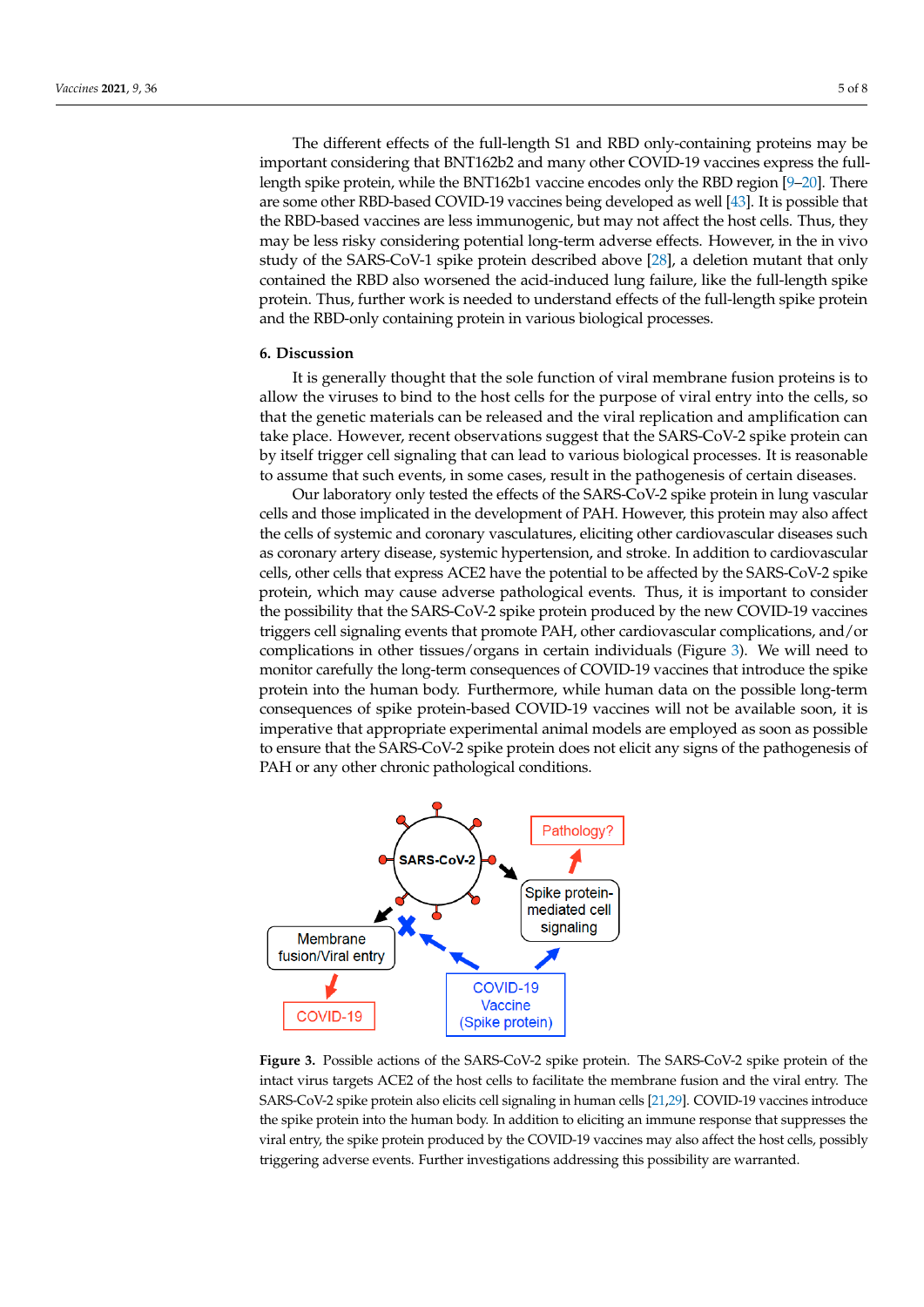### **7. Conclusions**

In conclusion, the recent advancement in the SARS-CoV-2 spike protein-based COVID-19 vaccine development is exciting and has shed light on how to end the current pandemic. These vaccines should benefit elderly people with underlying conditions if they do not exhibit any acute adverse events. However, we need to consider their long-term consequences carefully, especially when they are administered to otherwise healthy individuals as well as young adults and children. In addition to evaluating data that will become available from SARS-CoV-2 infected individuals as well as those who received the spike protein-based vaccines, further investigations of the effects of the SARS-CoV-2 spike protein in human cells and appropriate animal models are warranted.

**Author Contributions:** Conceptualization, Y.J.S.; validation, Y.J.S. and S.G.G.; investigation, Y.J.S. and S.G.G.; resources, Y.J.S. and S.G.G.; writing—original draft preparation, Y.J.S.; writing—review and editing, Y.J.S. and S.G.G.; visualization, Y.J.S.; supervision, Y.J.S.; project administration, Y.J.S.; funding acquisition, Y.J.S. Both of the authors have read and agreed to the published version of the manuscript.

**Funding:** This research was funded by the National Institutes of Health (NIH), grant numbers R21AI142649, R03AG059554, and R03AA026516, with funding awarded to Y.J.S. The content is solely the responsibility of the authors and does not necessarily represent the official views of the NIH.

**Conflicts of Interest:** The authors declare no conflict of interest. The funders had no role in the design of the study; in the collection, analyses, or interpretation of the data; in the writing of the manuscript; or in the decision to publish the results.

#### **References**

- <span id="page-5-0"></span>1. Huang, C.; Wang, Y.; Li, X.; Ren, L.; Zhao, J.; Hu, Y.; Zhang, L.; Fan, G.; Xu, J.; Gu, X.; et al. Clinical features of patients infected with 2019 novel coronavirus in Wuhan, China. *Lancet* **2020**, *395*, 497–506. [\[CrossRef\]](http://doi.org/10.1016/S0140-6736(20)30183-5)
- <span id="page-5-1"></span>2. Wu, C.; Chen, X.; Cai, Y.; Xia, J.; Zhou, X.; Xu, S.; Huang, H.; Zhang, L.; Zhou, X.; Du, C.; et al. Risk factors associated with acute respiratory distress syndrome and death in patients with coronavirus disease 2019 pneumonia in Wuhan, China. *JAMA Intern. Med.* **2020**, e200994. [\[CrossRef\]](http://doi.org/10.1001/jamainternmed.2020.0994)
- <span id="page-5-2"></span>3. Yan, R.; Zhang, Y.; Li, Y.; Xia, L.; Guo, Y.; Zhou, Q. Structural basis for the recognition of SARS-CoV-2 by full-length human ACE. *Science* **2020**, *367*, 1444–1448. [\[CrossRef\]](http://doi.org/10.1126/science.abb2762)
- <span id="page-5-3"></span>4. Tai, W.; He, L.; Zhang, X.; Pu, J.; Voronin, D.; Jiang, S.; Zhou, Y.; Du, L. Characterization of the receptor-binding domain (RBD) of 2019 novel coronavirus: Implication for development of RBD protein as a viral attachment inhibitor and vaccine. *Cell. Mol. Immunol.* **2020**, *17*, 613–620. [\[CrossRef\]](http://doi.org/10.1038/s41423-020-0400-4)
- <span id="page-5-4"></span>5. Xu, Z.; Shi, L.; Wang, Y.; Zhang, J.; Huang, L.; Zhang, C.; Liu, S.; Zhao, P.; Liu, H.; Zhu, L.; et al. Pathological findings of COVID-19 associated with acute respiratory distress syndrome. *Lancet Respir. Med.* **2020**, *8*, 420–422. [\[CrossRef\]](http://doi.org/10.1016/S2213-2600(20)30076-X)
- <span id="page-5-5"></span>6. Li, B.; Yang, J.; Zhao, F.; Zhi, L.; Wang, X.; Liu, L.; Bi, Z.; Zhao, Y. Prevalence and impact of cardiovascular metabolic diseases on COVID-19 in China. *Clin. Res. Cardiol.* **2020**, *109*, 531–538. [\[CrossRef\]](http://doi.org/10.1007/s00392-020-01626-9)
- <span id="page-5-6"></span>7. Yang, J.; Zheng, Y.; Gou, X.; Pu, K.; Chen, Z.; Guo, Q.; Ji, R.; Wang, H.; Wang, Y.; Zhou, Y. Prevalence of comorbidities and its effects in patients infected with SARS-CoV-2: A systematic review and meta-analysis. *Int. J. Infect. Dis.* **2020**, *94*, 91–95. [\[CrossRef\]](http://doi.org/10.1016/j.ijid.2020.03.017)
- <span id="page-5-7"></span>8. Pfizer and BioNTech Announce Vaccine Candidate Against COVID-19 Achieved Success in First Interim Analysis from Phase 3 Study. Available online: <https://www.businesswire.com/news/home/20201109005539/en/> (accessed on 9 November 2020).
- <span id="page-5-8"></span>9. Walsh, E.E.; Frenck, R.; Falsey, A.R.; Kitchin, N.; Absalon, J.; Gurtman, A.; Lockhart, S.; Neuzil, K.; Mulligan, M.J.; Bailey, R.; et al. RNA-based COVID-19 vaccine BNT162b2 selected for a pivotal efficacy study. *medRxiv* **2020**. [\[CrossRef\]](http://doi.org/10.1101/2020.08.17.20176651v2)
- <span id="page-5-9"></span>10. Walsh, E.E.; Frenck, R.W., Jr.; Falsey, A.R.; Kitchin, N.; Absalon, J.; Gurtman, A.; Lockhart, S.; Neuzil, K.; Mulligan, M.J.; Bailey, R.; et al. Safety and immunogenicity of two RNA-based COVID-19 vaccine candidates. *N. Engl. J. Med.* **2020**, *383*, 2439–2450. [\[CrossRef\]](http://doi.org/10.1056/NEJMoa2027906)
- <span id="page-5-10"></span>11. Mulligan, M.J.; Lyke, K.E.; Kitchin, N.; Absalon, J.; Gurtman, A.; Lockhart, S.; Neuzil, K.; Raabe, V.; Bailey, R.; Swanson, K.A.; et al. Phase I/II study of COVID-19 RNA vaccine BNT162b1 in adults. *Nature* **2020**, *586*, 589–593. [\[CrossRef\]](http://doi.org/10.1038/s41586-020-2639-4)
- <span id="page-5-11"></span>12. Polack, F.P.; Thomas, S.J.; Kitchin, N.; Absalon, J.; Gurtman, A.; Lockhart, S.; Perez, J.L.; Pérez Marc, G.; Moreira, E.D.; Zerbini, C.; et al. Safety and efficacy of the BNT162b2 mRNA COVID-19 vaccine. *N. Engl. J. Med.* **2020**, *383*, 2603–2615. (in press). [\[CrossRef\]](http://doi.org/10.1056/NEJMoa2034577)
- <span id="page-5-12"></span>13. Jackson, L.A.; Anderson, E.J.; Rouphael, N.G.; Roberts, P.C.; Makhene, M.; Coler, R.N.; McCullough, M.P.; Chappell, J.D.; Denison, M.R.; Stevens, L.J.; et al. An mRNA vaccine against SARS-CoV-2—Preliminary report. *N. Engl. J. Med.* **2020**, *383*, 1920–1931. [\[CrossRef\]](http://doi.org/10.1056/NEJMoa2022483)
- <span id="page-5-13"></span>14. Folegatti, P.M.; Ewer, K.J.; Aley, P.K.; Angus, B.; Becker, S.; Belij-Rammerstorfer, S.; Bellamy, D.; Bibi, S.; Bittaye, M.; Clutterbuck, E.A.; et al. Safety and immunogenicity of the ChAdOx1 nCoV-19 vaccine against SARS-CoV-2: A preliminary report of a phase 1/2, single-blind, randomised controlled trial. *Lancet* **2020**, *396*, 467–478. [\[CrossRef\]](http://doi.org/10.1016/S0140-6736(20)31604-4)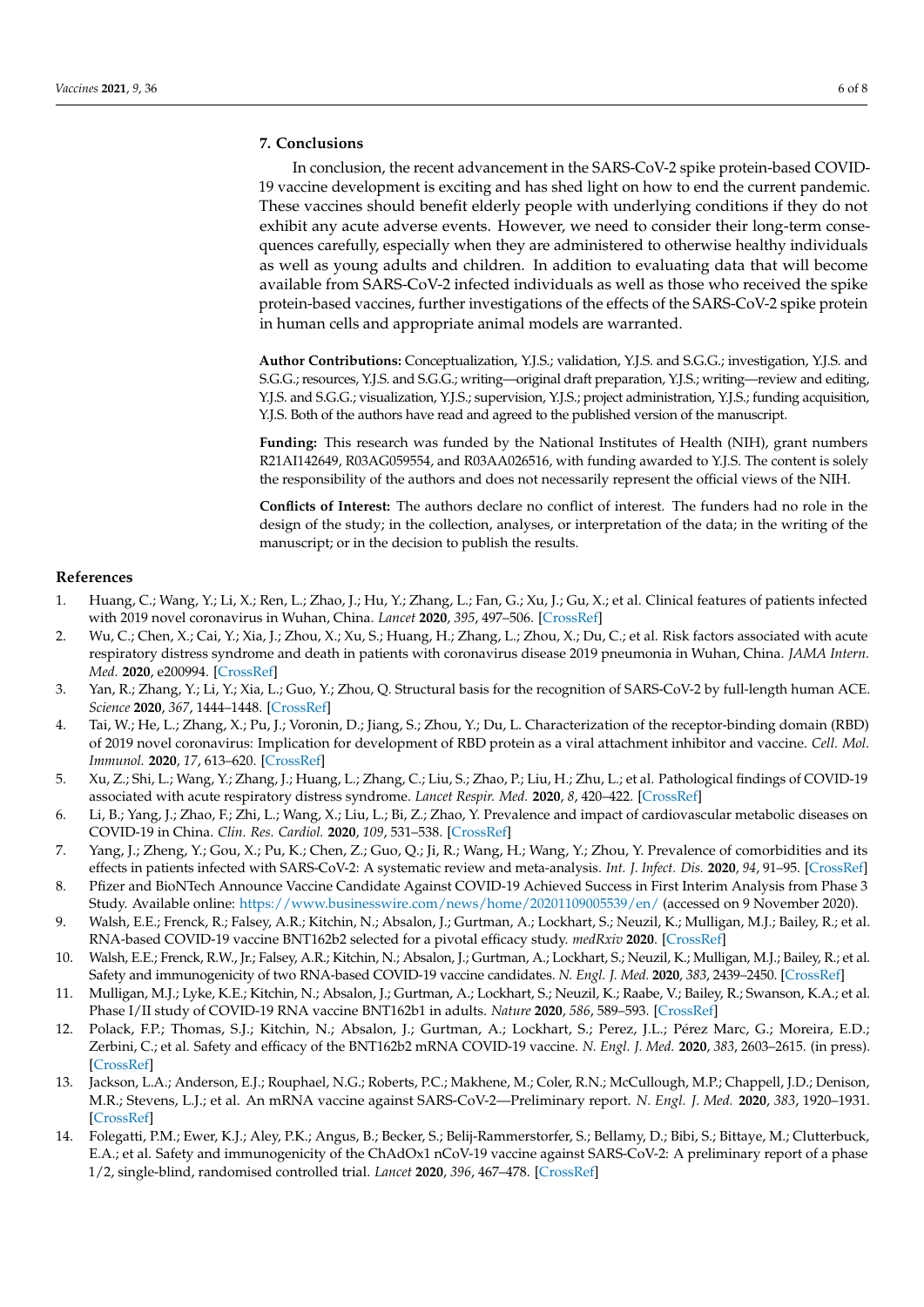- <span id="page-6-0"></span>15. Mercado, N.B.; Zahn, R.; Wegmann, F.; Loos, C.; Chandrashekar, A.; Yu, J.; Liu, J.; Peter, L.; McMahan, K.; Tostanoski, L.H.; et al. Single-shot Ad26 vaccine protects against SARS-CoV-2 in rhesus macaques. *Nature* **2020**, *586*, 583–588. [\[CrossRef\]](http://doi.org/10.1038/s41586-020-2607-z)
- <span id="page-6-1"></span>16. Logunov, D.Y.; Dolzhikova, I.V.; Zubkova, O.V.; Tukhvatullin, A.I.; Shcheblyakov, D.V.; Dzharullaeva, A.S.; Grousova, D.M.; Erokhova, A.S.; Kovyrshina, A.V.; Botikov, A.G.; et al. Safety and immunogenicity of an rAd26 and rAd5 vector-based heterologous prime-boost COVID-19 vaccine in two formulations: Two open, non-randomised phase 1/2 studies from Russia. *Lancet* **2020**, *396*, 887–897. [\[CrossRef\]](http://doi.org/10.1016/S0140-6736(20)31866-3)
- <span id="page-6-2"></span>17. Guebre-Xabier, M.; Patel, N.; Tian, J.-H.; Zhou, B.; Maciejewski, S.; Lam, K.; Portnoff, A.D.; Massare, M.J.; Frieman, M.B.; Piedra, P.A.; et al. NVX-CoV2373 vaccine protects cynomolgus macaque upper and lower airways against SARS-CoV-2 challenge. *Vaccine* **2020**, *38*, 7892–7896. [\[CrossRef\]](http://doi.org/10.1016/j.vaccine.2020.10.064)
- <span id="page-6-3"></span>18. Kaur, S.P.; Gupta, V. COVID-19 Vaccine: A comprehensive status report. *Virus Res.* **2020**, *288*, 198114. [\[CrossRef\]](http://doi.org/10.1016/j.virusres.2020.198114)
- 19. Dong, Y.; Dai, T.; Wei, Y.; Zhang, L.; Zheng, M.; Zhou, F. A systematic review of SARS-CoV-2 vaccine candidates. *Signal Transduct. Target. Ther.* **2020**, *5*, 237. [\[CrossRef\]](http://doi.org/10.1038/s41392-020-00352-y)
- <span id="page-6-4"></span>20. Krammer, F. SARS-CoV-2 vaccines in development. *Nature* **2020**, *586*, 516–527. [\[CrossRef\]](http://doi.org/10.1038/s41586-020-2798-3)
- <span id="page-6-5"></span>21. Suzuki, Y.J.; Nikolaienko, S.I.; Dibrova, V.A.; Dibrova, Y.V.; Vasylyk, V.M.; Novikov, M.Y.; Shults, N.V.; Gychka, S.G. SARS-CoV-2 spike protein-mediated cell signaling in lung vascular cells. *Vascul. Pharmacol.* **2020**, 106823, (Online ahead of Print). [\[CrossRef\]](http://doi.org/10.1016/j.vph.2020.106823)
- <span id="page-6-6"></span>22. Suzuki, Y.J. The viral protein fragment theory of COVID-19 pathogenesis. *Med. Hypotheses* **2020**, *144*, 110267. [\[CrossRef\]](http://doi.org/10.1016/j.mehy.2020.110267)
- <span id="page-6-7"></span>23. Zhang, W.; Liu, H.T. MAPK signal pathways in the regulation of cell proliferation in mammalian cells. *Cell Res.* **2002**, *12*, 9–18. [\[CrossRef\]](http://doi.org/10.1038/sj.cr.7290105)
- <span id="page-6-8"></span>24. Gheblawi, M.; Wang, K.; Viveiros, A.; Nguyen, Q.; Zhong, J.; Turner, A.J.; Raizada, M.K.; Grant, M.B.; Oudit, G.Y. Angiotensinconverting enzyme 2: SARS-CoV-2 receptor and regulator of the renin-angiotensin system: Celebrating the 20th anniversary of the discovery of ACE. *Circ. Res.* **2020**, *126*, 1456–1474. [\[CrossRef\]](http://doi.org/10.1161/CIRCRESAHA.120.317015)
- <span id="page-6-9"></span>25. Warner, F.J.; Smith, A.I.; Hooper, N.M.; Turner, A.J. Angiotensin-converting enzyme-2: A molecular and cellular perspective. *Cell. Mol. Life Sci.* **2004**, *61*, 2704–2713. [\[CrossRef\]](http://doi.org/10.1007/s00018-004-4240-7)
- <span id="page-6-10"></span>26. Chen, P.I.; Chang, S.C.; Wu, H.Y.; Yu, T.C.; Wei, W.C.; Lin, S.; Chien, C.L.; Chang, M.F. Upregulation of the chemokine (C-C motif) ligand 2 via a severe acute respiratory syndrome coronavirus spike-ACE2 signaling. *J. Virol.* **2010**, *84*, 7703–7712. [\[CrossRef\]](http://doi.org/10.1128/JVI.02560-09)
- <span id="page-6-11"></span>27. Wan, Y.; Shang, J.; Graham, R.; Baric, R.S.; Li, F. Receptor recognition by the novel coronavirus from Wuhan: An analysis based on decade-long structural studies of SARS coronavirus. *J. Virol.* **2020**, *94*, e00127-20. [\[CrossRef\]](http://doi.org/10.1128/JVI.00127-20)
- <span id="page-6-12"></span>28. Kuba, K.; Imai, Y.; Rao, S.; Gao, H.; Guo, F.; Guan, B.; Huan, Y.; Yang, P.; Zhang, Y.; Deng, W.; et al. A crucial role of angiotensin converting enzyme 2 (ACE2) in SARS coronavirus–induced lung injury. *Nat. Med.* **2005**, *11*, 875–879. [\[CrossRef\]](http://doi.org/10.1038/nm1267)
- <span id="page-6-13"></span>29. Patra, T.; Meyer, K.; Geerling, L.; Isbell, T.S.; Hoft, D.F.; Brien, J.; Pinto, A.K.; Ray, R.B.; Ray, R. SARS-CoV-2 spike protein promotes IL-6 trans-signaling by activation of angiotensin II receptor signaling in epithelial cells. *PLoS Pathog.* **2020**, *16*, e1009128. [\[CrossRef\]](http://doi.org/10.1371/journal.ppat.1009128)
- <span id="page-6-14"></span>30. D'Alonzo, G.E.; Barst, R.J.; Ayres, S.M.; Bergofsky, E.H.; Brundage, B.H.; Detre, K.M.; Fishman, A.P.; Goldring, R.M.; Groves, B.M.; Kernis, J.T.; et al. Survival in patients with primary pulmonary hypertension. Results from a national prospective registry. *Ann. Intern. Med.* **1991**, *115*, 343–349. [\[CrossRef\]](http://doi.org/10.7326/0003-4819-115-5-343)
- <span id="page-6-15"></span>31. Runo, J.R.; Loyd, J.E. Primary pulmonary hypertension. *Lancet* **2003**, *361*, 1533–1544. [\[CrossRef\]](http://doi.org/10.1016/S0140-6736(03)13167-4)
- <span id="page-6-16"></span>32. Humbert, M.; Sitbon, O.; Yaïci, A.; Montani, D.; O'Callaghan, D.S.; Jaïs, X.; Parent, F.; Savale, L.; Natali, D.; Günther, S.; et al. Survival in incident and prevalent cohorts of patients with pulmonary arterial hypertension. *Eur. Respir. J.* **2010**, *36*, 549–555. [\[CrossRef\]](http://doi.org/10.1183/09031936.00057010)
- 33. Thenappan, T.; Shah, S.J.; Rich, S.; Tian, L.; Archer, S.L.; Gomberg-Maitland, M. Survival in pulmonary arterial hypertension: A reappraisal of the NIH risk stratification equation. *Eur. Respir. J.* **2010**, *35*, 1079–1087. [\[CrossRef\]](http://doi.org/10.1183/09031936.00072709)
- 34. Benza, R.L.; Miller, D.P.; Frost, A.; Barst, R.J.; Krichman, A.M.; McGoon, M.D. Analysis of the lung allocation score estimation of risk of death in patients with pulmonary arterial hypertension using data from the REVEAL Registry. *Transplantation* **2010**, *90*, 298–305. [\[CrossRef\]](http://doi.org/10.1097/TP.0b013e3181e49b83)
- <span id="page-6-17"></span>35. Olsson, K.M.; Delcroix, M.; Ghofrani, H.A.; Tiede, H.; Huscher, D.; Speich, R.; Grünig, E.; Staehler, G.; Rosenkranz, S.; Halank, M.; et al. Anticoagulation and survival in pulmonary arterial hypertension: Results from the Comparative, Prospective Registry of Newly Initiated Therapies for Pulmonary Hypertension (COMPERA). *Circulation* **2014**, *129*, 57–65. [\[CrossRef\]](http://doi.org/10.1161/CIRCULATIONAHA.113.004526)
- <span id="page-6-18"></span>36. Hoeper, M.M.; Bogaard, H.J.; Condliffe, R.; Frantz, R.; Khanna, D.; Kurzyna, M.; Langleben, D.; Manes, A.; Satoh, T.; Torres, F.; et al. Definitions and diagnosis of pulmonary hypertension. *J. Am. Coll. Cardiol.* **2013**, *62*, D42–D50. [\[CrossRef\]](http://doi.org/10.1016/j.jacc.2013.10.032)
- <span id="page-6-19"></span>37. Nuche, J.; Segura de la Cal, T.; López Guarch, C.J.; López-Medrano, F.; Pérez-Olivares Delgado, C.; Arribas Ynsaurriaga, F.; Delgado, J.F.; Ibáñez, B.; Oliver, E.; Escribano Subías, P. Effect of Coronavirus Disease 2019 in Pulmonary Circulation. The particular scenario of precapillary pulmonary hypertension. *Diagnostics* **2020**, *10*, 548. [\[CrossRef\]](http://doi.org/10.3390/diagnostics10080548)
- <span id="page-6-20"></span>38. Potus, F.; Mai, V.; Lebret, M.; Malenfant, S.; Breton-Gagnon, E.; Lajoie, A.C.; Boucherat, O.; Bonnet, S.; Provencher, S. Novel insights on the pulmonary vascular consequences of COVID-19. *Am. J. Physiol. Lung Cell. Mol. Physiol.* **2020**, *319*, L277–L288. [\[CrossRef\]](http://doi.org/10.1152/ajplung.00195.2020)
- <span id="page-6-21"></span>39. Montani, D.; Seferian, A.; Savale, L.; Simonneau, G.; Humbert, M. Drug-induced pulmonary arterial hypertension: A recent outbreak. *Eur. Respir. Rev.* **2013**, *22*, 244–250. [\[CrossRef\]](http://doi.org/10.1183/09059180.00003313)
- <span id="page-6-22"></span>40. Fishman, A.P. Aminorex to Fen/Phen. *Circulation* **1999**, *99*, 156–161. [\[CrossRef\]](http://doi.org/10.1161/01.CIR.99.1.156)